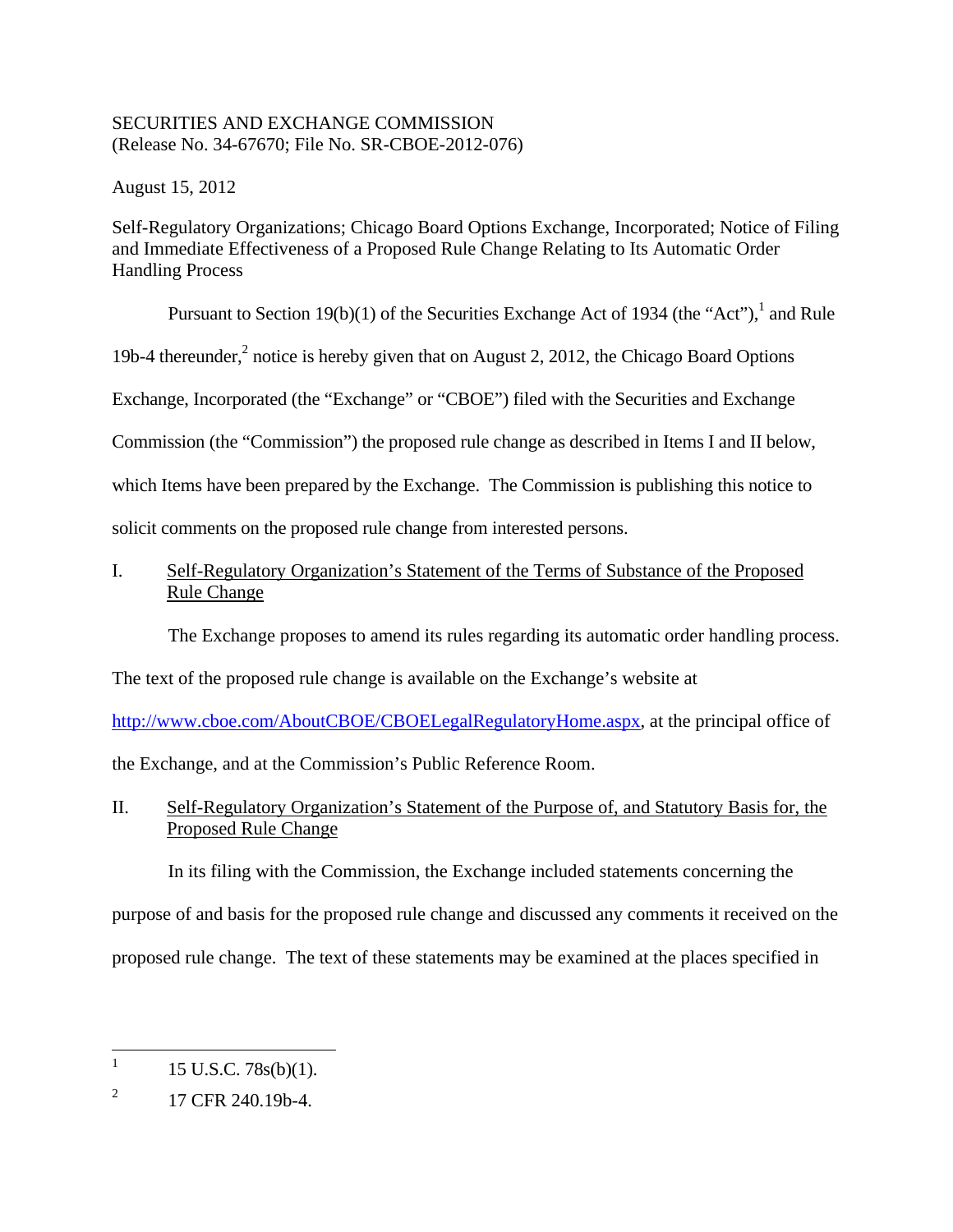Item IV below. The Exchange has prepared summaries, set forth in sections A, B, and C below, of the most significant aspects of such statements.

# A. Self-Regulatory Organization's Statement of the Purpose of, and Statutory Basis for, the Proposed Rule Change

1. Purpose

<u>.</u>

 The proposed rule change adds subparagraph (vi) to Rule 6.13(b) to codify how the CBOE Hybrid System<sup>3</sup> handles market orders to sell in option series for which the national best bid in the The Exchange proposes to amend its rules regarding its automatic order handling process. series is zero ("no-bid series").<sup>4</sup> If the CBOE Hybrid System receives during the trading day or has resting in the electronic book after the opening of trading a market order to sell in a no-bid series, it handles the order as follows:

 if the Exchange best offer in that series is less than or equal to \$0.30, then the CBOE Hybrid System will consider, for the remainder of the trading day, the market order as a limit order to sell with a limit price equal to the minimum trading increment applicable to the series and enter the order into the electronic book behind limit orders to sell at the minimum increment that are already resting in the book.

The CBOE Hybrid System is a trading platform that allows automatic executions to occur electronically and open outcry trades to occur on the floor of the Exchange. To operate in this "hybrid" environment, the Exchange has a dynamic order handling system that has the capability to route orders to the trade engine for automatic execution and book entry, to Trading Permit Holder and PAR Official workstations located in the trading crowds for manual handling, and/or to other order management terminals generally located in booths on the trading floor for manual handling. Where an order is routed for processing by the Exchange order handling system depends on various parameters configured by the Exchange and the order entry firm itself.

 $\overline{4}$ The Exchange notes that, for singly listed series, the national best bid is equivalent to the Exchange's best bid and the national best offer is equivalent to the Exchange's best offer.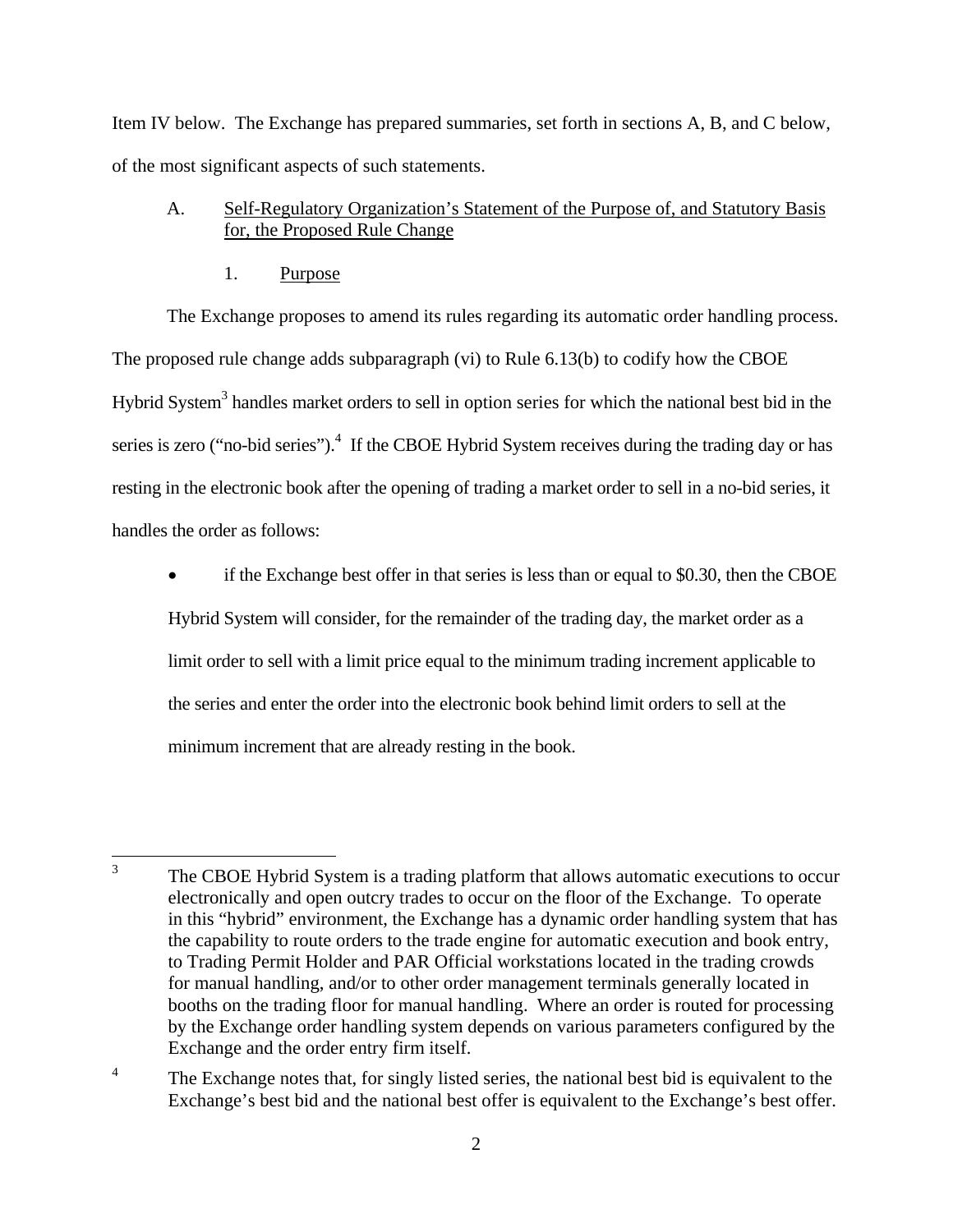the order entry firm's booth. If the market order is not eligible to route to PAR, then it if the Exchange best offer in that series is greater than \$0.30, then the CBOE Hybrid System will route the market order to sell to PAR or, at the order entry firm's discretion, to will be cancelled.

 market orders to sell in no-bid series. The Exchange believes that proposed Rule 6.13(b)(vi) will The Exchange's Rules are currently silent on how the CBOE Hybrid System handles clarify for investors how the CBOE Hybrid System handles these orders.<sup>5</sup> The Exchange believes that the automatic handling of market orders to sell in no-bid series if the Exchange best offer is less than or equal to \$0.30 reduces the manual handling of orders and facilitates the CBOE Hybrid System's automatic handling process. Additionally, the \$0.30 threshold serves as a protection feature for investors in certain situations, such as when a series is no-bid because the last bid traded just prior to the entry of the market order to sell. The purpose of this threshold is to limit the automatic handling of market orders to sell in no-bid series to only those for true zero-bid options, as options in no-bid series with an offer of more than \$0.30 are likely not worthless.

For example, if the CBOE Hybrid System receives a market order to sell in a no-bid series with a minimum increment of \$0.01 and the Exchange best offer is \$0.20, the CBOE Hybrid System will consider, for the remainder of the trading day, the order as a limit order with a price of \$0.01 and submit it to the electronic book behind other limit orders to sell at the minimum increment that are already resting in the book. At that point, even if the series is no-bid because, for

 5 The Exchange notes for informational purposes that other options exchanges have rules that address how their systems handle market orders to sell no-bid series. See, e.g., NASDAQ OMX PHLX ("Phlx") Rule 1080(i) (which provides that the Phlx system will convert market orders to sell a no-bid series to limit orders to sell with a limit price of the minimum trading increment applicable to that series that are received when Phlx's disseminated quotation in the series has a bid/ask differential less than or equal to \$0.25, and will place the limit orders on the book).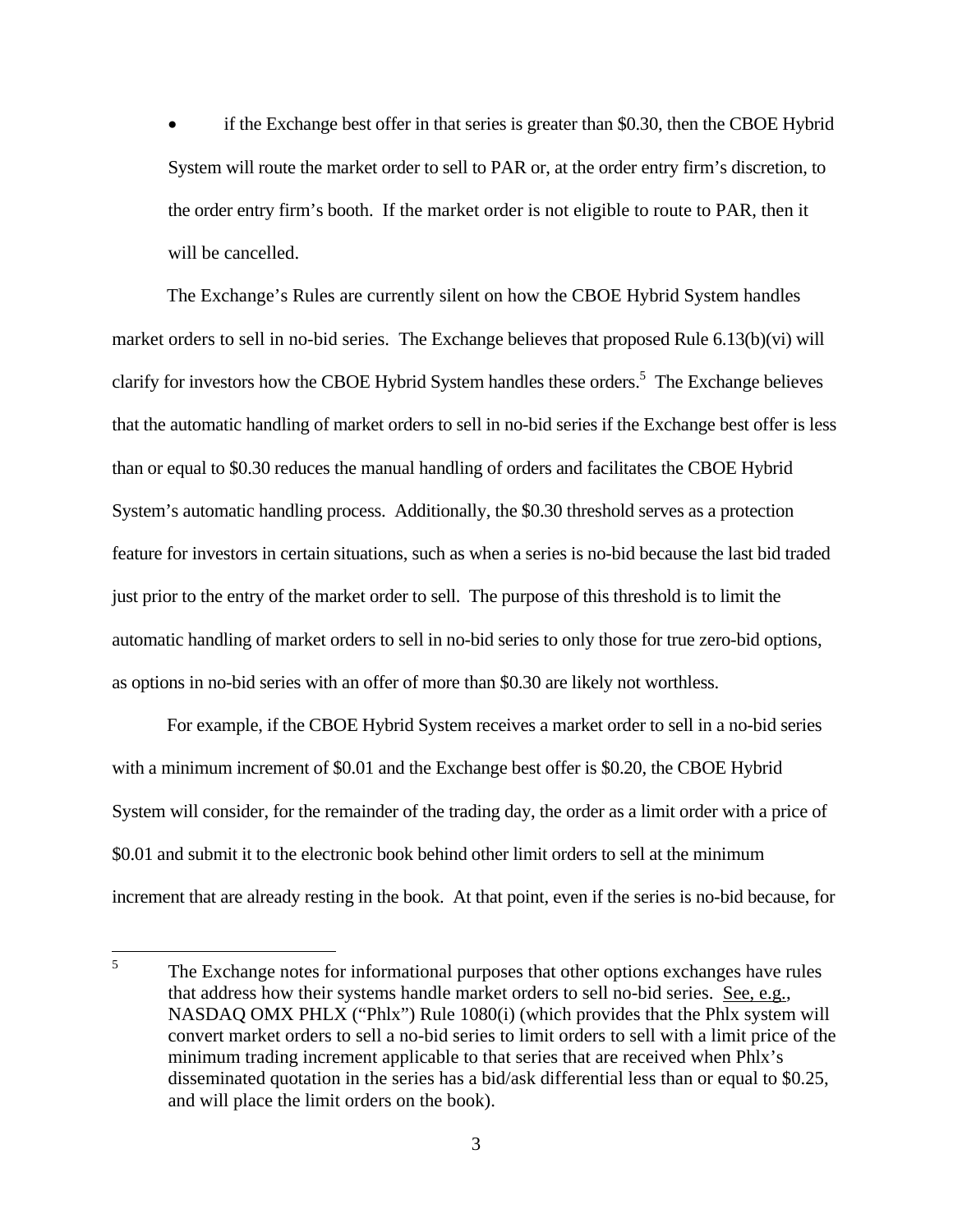trade would not be higher than  $$0.20$ .<sup>6</sup> example, the last bid just traded and the limit order trades at \$0.01, the next bid entered after the

However, if the CBOE Hybrid System receives a market order to sell in a no-bid series with a minimum increment of \$0.01 and the Exchange best offer is \$1.20 (because, for example, the last bid of \$1.00 just traded), the CBOE Hybrid System will instead route the order to PAR (or, at the order entry firm's discretion, to the order entry firm's booth). Manual handling of the order provides the entering firm with a potential opportunity to trade at a better price, since the next bid entered in that series is likely to be much higher than \$0.01.<sup>7</sup> It would be unfair to the entering firm to let its market order trade as a limit order for \$0.01 because, for example, the firm submitted the order during the brief time when there were no disseminated bids in a series trading significantly higher than the minimum increment. Once entered into PAR, the appropriate PAR Official<sup>8</sup> will review the terms of the order and handle the order as set forth in Rule 7.12 (for example, the PAR Official may bring the order to the trading crowd or enter the order into the electronic book). PAR

1

 $7\phantom{.}$ Routing the market order to PAR or the order entry firm's booth provides for an alternative means through which the order may be executed before it is simply cancelled.

If the order does not execute during the trading day as a limit order and remains outstanding after the close of trading (i.e., a good-til-cancelled order), the CBOE Hybrid System at that time will no longer consider the order as a limit order and will again handle the order as a market order to sell after the close of trading. The market order will stay on the electronic book until the opening of the next trading day (or until cancelled), at which point it may execute during the open or, if it remains unexecuted after the opening of trading, it will either execute with the best bid at the time or, if the series is still no-bid, again be handled pursuant to proposed Rule 6.13(b)(vi).

 $\,8\,$ <sup>8</sup> A "PAR Official" is an Exchange employee or independent contractor whom the Exchange may designate as being responsible for (a) operating the PAR workstation in a DPM trading crowd with respect to the classes of options assigned to him/her; (b) when applicable, maintaining the book with respect to the classes of options assigned to him/her; and (c) effecting proper executions of orders placed with him/her. The PAR Official may not be affiliated with any Trading Permit Holder that is approved to act as a Market-Maker. See Rule 7.12(a).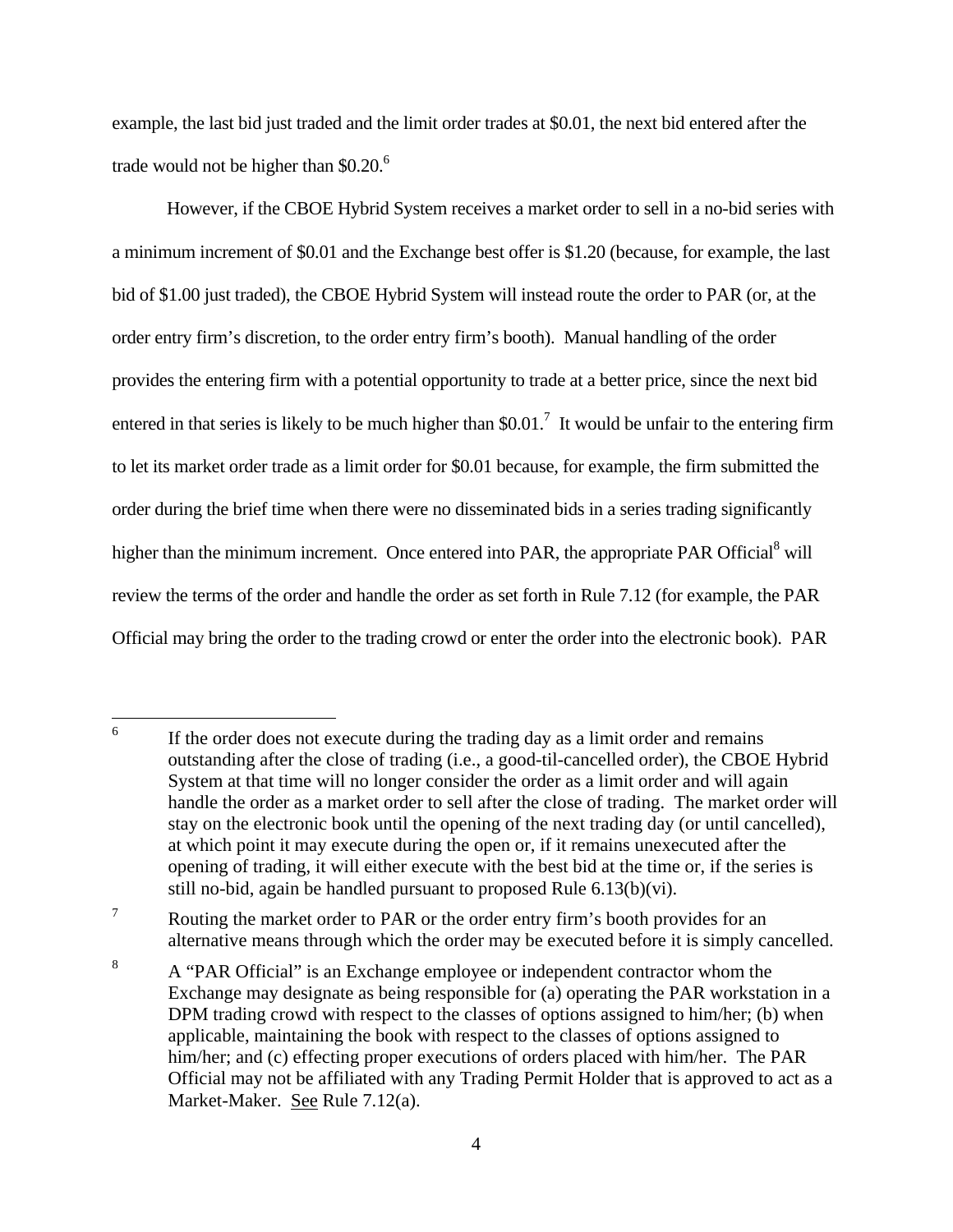Officials must use due diligence to execute orders that they receive at their PAR workstations at the best prices available to them under the Exchange Rules.<sup>9</sup>

The \$0.30 threshold has been in place for a number of years, and the Exchange believes the threshold is reasonable. The Exchange notes that this threshold is less than the acceptable price range ("APR") in the price check parameter provision in Rule  $6.13(b)(v)$ . Pursuant to that provision, the CBOE Hybrid System will not automatically execute a marketable order if the width between the national best bid and national best offer is not within the APR, which for an option contract with a bid of less than \$2 may not be less than  $$0.375$ .<sup>10</sup> Instead, the CBOE Hybrid System will route the order to PAR or the order entry firm's booth, or if the order is not eligible to route to PAR, it will be cancelled. Notwithstanding this provision, proposed Rule 6.13(b)(vi) allows for the potential execution of market orders to sell in no-bid series with offers less than  $[sic]$ <sup>11</sup> \$0.30 as limit orders at the price of a minimum increment. If the threshold in proposed Rule 6.13(b)(vi) were higher, the risk of having a market order trade at a minimum increment in a series that is not truly no-bid would increase. This risk of execution is not present

Rule  $7.12(b)(ii)$ .

<sup>10</sup> Rule  $6.13(b)(v)$  also provides that the CBOE Hybrid System will not automatically execute eligible orders that are marketable if the execution would follow an initial partial execution on the Exchange and would be at a subsequent price that is not within an acceptable tick distance from the initial execution. The APR for purposes of Rule  $6.13(b)(v)$  is determined by the Exchange on a class-by-class basis and may not be less than \$0.375 between the bid and offer for each option contract for which the bid is less than \$2, \$0.60 where the bid is at least \$2 but does not exceed \$5, \$0.75 where the bid is more than \$5 but does not exceed \$10, \$1.20 where the bid is more than \$10 but does not exceed \$20, and \$1.50 where the bid is more than \$20. An "acceptable tick distance" [sic] less than two minimum increments.

 $11$ The Commission notes that CBOE's proposed rule text actually specifies that the Exchange would convert market orders in no-bid series to limit orders where the Exchange's best offer is less than or equal to \$.30 (emphasis added).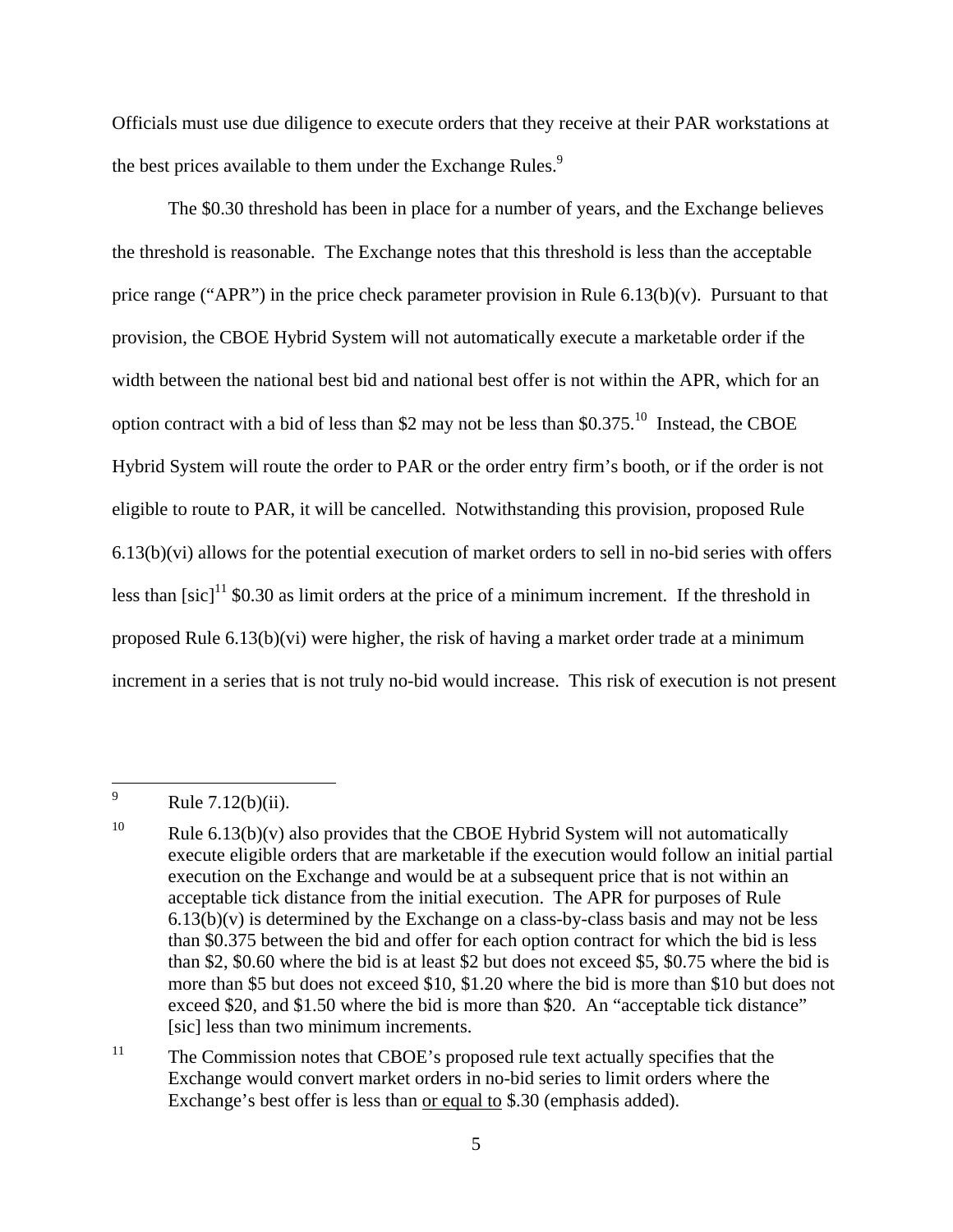in the price check parameter provision in Rule  $6.13(b)(v)$ , and therefore the Exchange believes a wider APR is appropriate for that provision.

### 2. Statutory Basis

The Exchange believes the proposed rule change is consistent with the Act and the rules and regulations thereunder applicable to the Exchange and, in particular, the requirements of Section  $6(b)$  of the Act.<sup>12</sup> Specifically, the Exchange believes the proposed rule change is consistent with the Section  $6(b)(5)^{13}$  requirements that the rules of an exchange be designed to promote just and equitable principles of trade, to prevent fraudulent and manipulative acts, to remove impediments to and to perfect the mechanism for a free and open market and a national market system, and, in general, to protect investors and the public interest.

In particular, the proposed rule change protects investors and the public interest by providing investors with more clarity regarding the CBOE Hybrid System's automatic order handling process — specifically how it processes market orders to sell in no-bid series. The Exchange believes that the automated handling of market orders to sell in no-bid series if the Exchange best offer is \$0.30 or less assists with the maintenance of fair and orderly markets and protects investors and the public interest because it provides for automated handling of these orders, ultimately resulting in more efficient executions of these orders. The Exchange believes that the \$0.30 threshold also protects investors and assists with the maintenance of fair and orderly markets by preventing executions of market orders to sell in no-bid series with higher offers at potentially extreme prices in series that are not truly no-bid. The Exchange believes this threshold appropriately reflects the interests of investors, as options in no-bid series with offers

<sup>12 15</sup> U.S.C. 78f(b).

<sup>13</sup> 13 15 U.S.C. 78f(b)(5).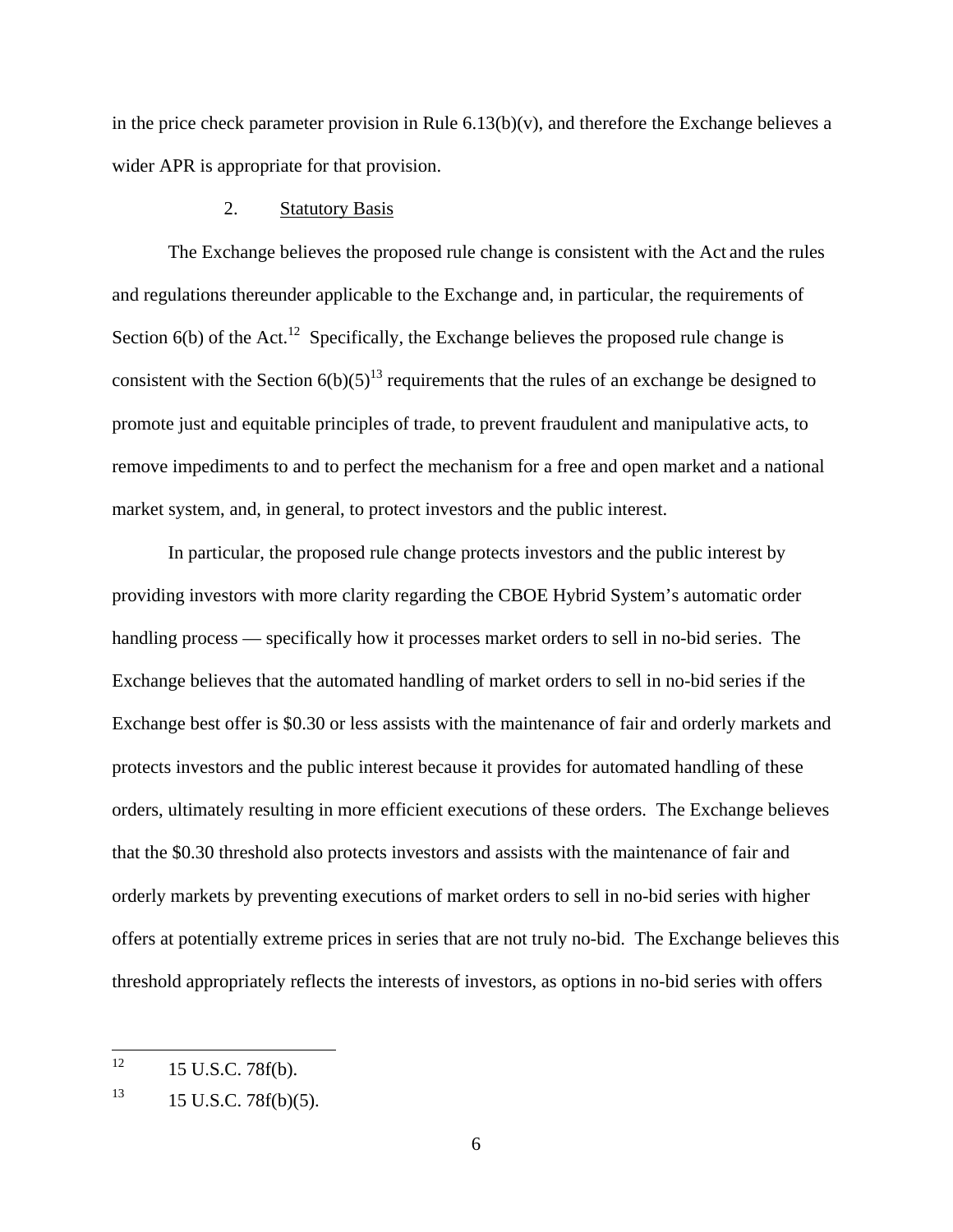higher than \$0.30 are likely not worthless, and manual handling of these orders will lead to better executions for investors than would occur through automatic handling.

## B. Self-Regulatory Organization's Statement on Burden on Competition

CBOE does not believe that the proposed rule change will impose any burden on competition that is not necessary or appropriate in furtherance of the purposes of the Act.

# C. Self-Regulatory Organization's Statement on Comments on the Proposed Rule Change Received from Members, Participants, or Others

The Exchange neither solicited nor received comments on the proposed rule change.

#### III. Date of Effectiveness of the Proposed Rule Change and Timing for Commission Action

The Exchange has filed the proposed rule change pursuant to Section  $19(b)(3)(A)(iii)$  of the Act<sup>14</sup> and Rule 19b-4(f)(6) thereunder.<sup>15</sup> Because the proposed rule change does not: (i) significantly affect the protection of investors or the public interest; (ii) impose any significant burden on competition; and (iii) become operative prior to 30 days from the date on which it was filed, or such shorter time as the Commission may designate, if consistent with the protection of investors and the public interest, the proposed rule change has become effective pursuant to Section 19(b)(3)(A) of the Act and Rule 19b-4(f)(6)(iii) thereunder.<sup>16</sup>

At any time within 60 days of the filing of such proposed rule change, the Commission summarily may temporarily suspend such rule change if it appears to the Commission that such

1

<sup>15</sup> U.S.C.  $78s(b)(3)(A)(iii)$ .

<sup>15</sup> 17 CFR 240.19b-4 $(f)(6)$ .

<sup>16</sup> 17 CFR 240.19b-4(f)(6)(iii). In addition, Rule 19b-4(f)(6)(iii) requires a self-regulatory organization to provide the Commission with written notice of its intent to file the proposed rule change, along with a brief description and text of the proposed rule change, at least five business days prior to the date of filing of the proposed rule change, or such shorter time as designated by the Commission. The Exchange has fulfilled this requirement.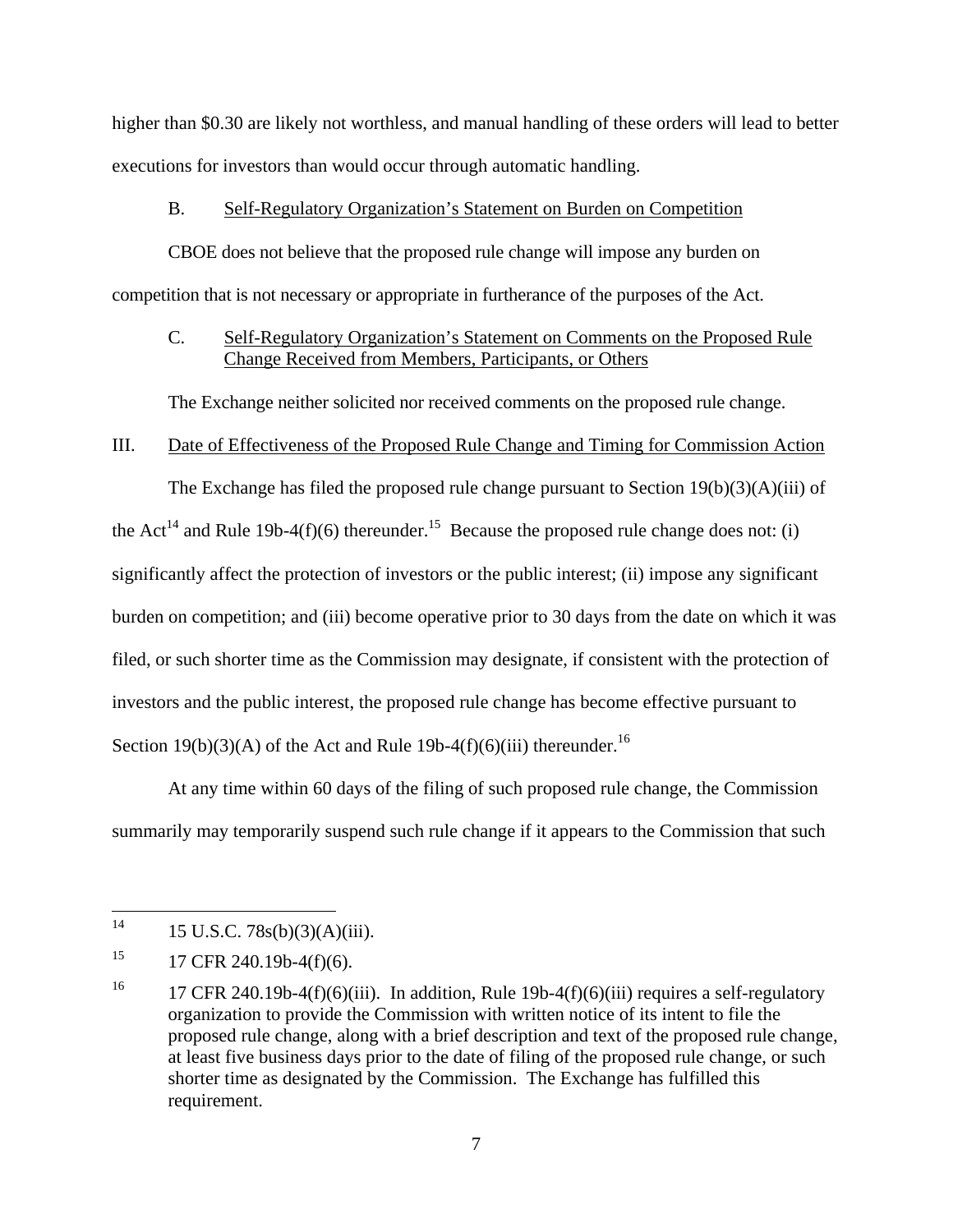action is necessary or appropriate in the public interest, for the protection of investors, or otherwise in furtherance of the purposes of the Act.

#### IV. Solicitation of Comments

Interested persons are invited to submit written data, views, and arguments concerning the foregoing, including whether the proposed rule change is consistent with the Act. Comments may be submitted by any of the following methods:

#### Electronic comments:

- Use the Commission's Internet comment form (http://www.sec.gov/rules/sro.shtml); or
- Send an e-mail to rule-comments@sec.gov. Please include File Number SR-CBOE-2012-076 on the subject line.

#### Paper comments:

• Send paper comments in triplicate to Elizabeth M. Murphy, Secretary, Securities and Exchange Commission, 100 F Street, NE, Washington, DC 20549-1090.

All submissions should refer to File Number SR-CBOE-2012-076. This file number should be included on the subject line if e-mail is used. To help the Commission process and review your comments more efficiently, please use only one method. The Commission will post all comments on the Commission's Internet website (http://www.sec.gov/rules/sro.shtml). Copies of the submission, all subsequent amendments, all written statements with respect to the proposed rule change that are filed with the Commission, and all written communications relating to the proposed rule change between the Commission and any person, other than those that may be withheld from the public in accordance with the provisions of 5 U.S.C. 552, will be available for website viewing and printing in the Commission's Public Reference Room, 100 F Street, NE, Washington, DC 20549, on official business days between the hours of 10:00 a.m.

8